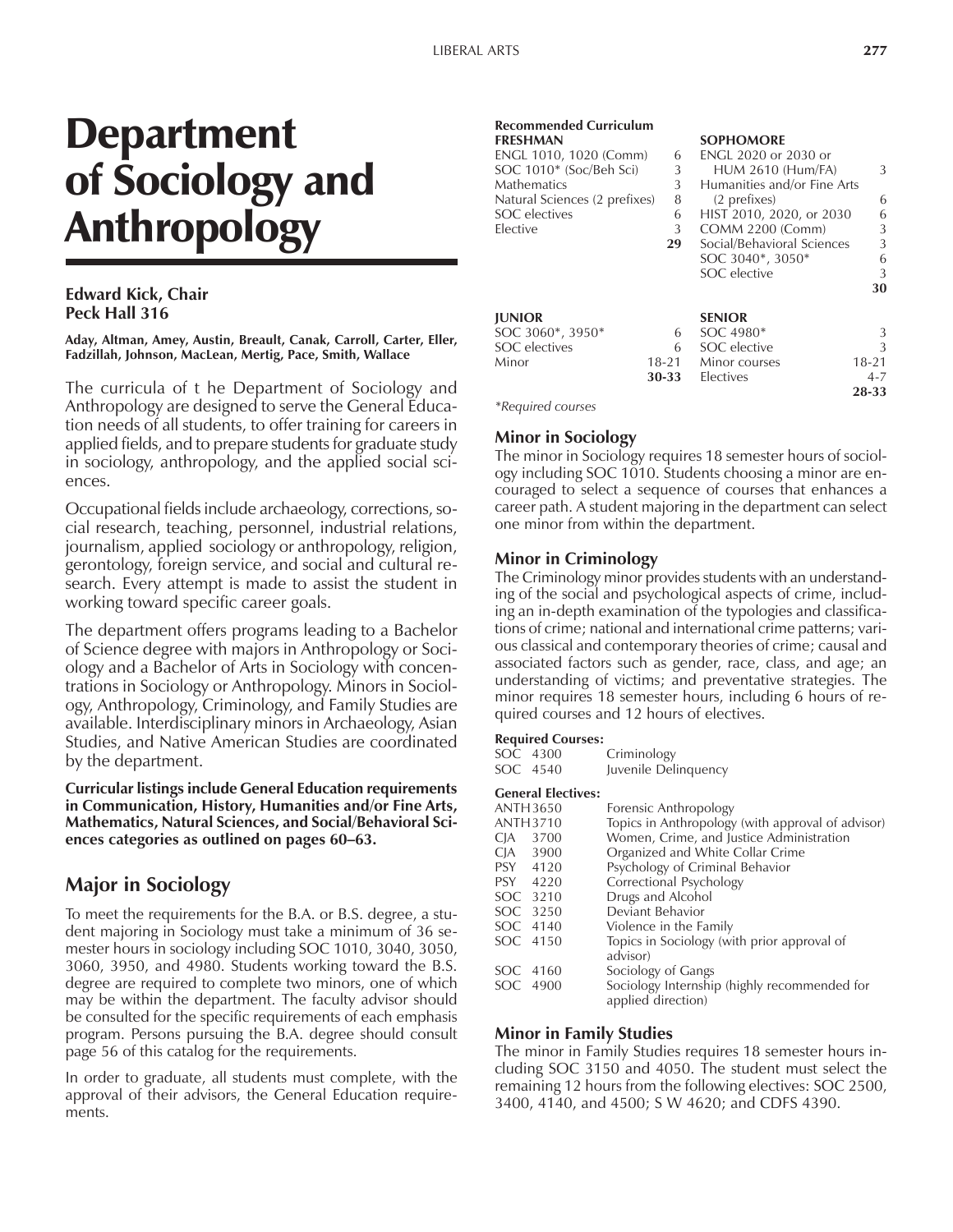## **Major in Anthropology**

Two options are available for students interested in pursuing studies in Anthropology: 1) a Bachelor of Science in Anthropology; or 2) a Bachelor of Arts in Sociology with a concentration in Anthropology.

- 1. The major in Anthropology leading to a B.S. requires a minimum of 36 semester hours in the department. Required hours include ANTH 3010, 3210, 3310, 3410, and 4890 plus 21 hours of additional anthropology courses to be chosen in consultation with the advisor.
- 2. The B.A. in Sociology with a concentration in Anthropology is for students with interests in anthropology pursuing a second major where only the Bachelor of Arts degree is available. Required are 36 semester hours of anthropology including ANTH 3010, 3210, 3310, 3410, and 4890 plus 21 hours of additional anthropology courses to be chosen in consultation with the advisor.

**FRESHMAN SOPHOMORE**

## **Recommended Curriculum**

| I NLJI IIVAN                  |           | JULIU/MUNL                  |           |
|-------------------------------|-----------|-----------------------------|-----------|
| ENGL 1010, 1020 (Comm)        | 6         | ENGL 2020 or 2030 or        |           |
| ANTH 2010 (Soc/Beh Sci)       | 3         | <b>HUM 2610 (Hum/FA)</b>    | 3         |
| Mathematics                   | 3         | Humanities and/or Fine Arts |           |
| Natural Sciences (2 prefixes) | 8         | (2 prefixes)                | 6         |
| ANTH electives                | 6         | HIST 2010, 2020, or 2030    | 6         |
| Elective                      | 3         | COMM 2200 (Comm)            | 3         |
|                               | 29        | ANTH 3010*, 3210*           | 6         |
|                               |           | Social/Behavioral Sciences  | 3         |
|                               |           | <b>ANTH</b> elective        | 3         |
|                               |           |                             | 30        |
| <b>IUNIOR</b>                 |           | <b>SENIOR</b>               |           |
| ANTH 3310*, 3410*             | 6         | <b>ANTH 4890*</b>           | 3         |
| <b>ANTH</b> electives         | 6         | <b>ANTH</b> elective        | 3         |
| Minor                         | $18 - 21$ | Minor                       | $18 - 21$ |
|                               | 30-33     | Electives                   | 7         |
|                               |           |                             | 31-33     |

*\*Required courses*

### **Minor in Anthropology**

The minor in Anthropology requires 18 semester hours of anthropology including ANTH 2010 and 2210.

## **Interdisciplinary Minors**

Interdisciplinary minors are open to all students in the University. The Department of Sociology and Anthropology coordinates the interdisciplinary minors in Archaeology, Asian Studies, and Native American Studies. See Interdisciplinary Minors beginning on page 76.

## **Courses in Sociology [SOC]**

**1010 Introductory Sociology.** Three credits. **Counts toward General Education Social/Behavioral Sciences requirement.** Covers the central concepts, theories, and methods of sociology. Focuses on social processes and institutions in modern societies. Assists students in understanding and applying this knowledge in their everyday lives.

- **2010 Social Problems.** Three credits. A survey of issues defined as problems by society; examines programs and agencies that address them. Problems addressed include poverty, crime, environment, energy, health, etc.
- **2105 Introduction to Latin American Studies.** Three credits. (Same as SPAN 2105, P S 2105, ART 2105, ANTH 2105, GEOG 2105.) A multidisciplinary, team-taught introduction to Latin America. Covers the cultures and societies of the region: pre-history, history, geography, politics, art, languages, and literatures. Required course for all Latin American Studies minors.
- **2500 Marriage and Family.** Three credits. Social, cultural, and personal factors relating to mate selection, intimate relationships, and family life with an emphasis on families in the United States.
- **2600 Introduction to Aging Studies.** Three credits. (Same as A S 2600.) Basic concepts, overview of the field, illustrations of problems, and applications for an aging America.
- **2930, 2940, 3970, 3980 Cooperative Education.** Three credits each. Each course may be taken for one, two, or three credits after consultation with instructor. Courses must be taken in sequence.
- **3040 Research Methods.** Three credits. (Same as ANTH 3040.) Issues and strategies used by sociologists in their scientific studies and in their applied work in society.
- **3050 Data Analysis.** Three credits. (Same as ANTH 3050.) Analysis, interpretation, and reporting of social science data. Incorporates the use of a statistical package such as SPSS or SAS. Offers fundamental applied research skills for the job market.
- **3060 Sociological Theory.** Three credits. Theoretical foundations of sociology with emphasis on the major theories in sociology and their development. Addresses diverse intellectual traditions in both classical and contemporary theory.
- **3150 Life Cycle and the Social Environment.** Three credits. Prerequisites: PSY 1410 or SOC 1010 or 2010 or BIOL 1010. Overview of life course structure and processes examining physical, cognitive, social, and personality development including the rule of institutions.
- **3210 Drugs and Alcohol.** Three credits. Prerequisite: SOC 1010, 2010, or permission of instructor. Sociological, historical, political-economic, and cultural dimensions of drugs and alcohol in society.
- **3250 Deviant Behavior.** Three credits. A general survey and theoretical review of the definitions, causes, and consequences of deviance and social control. Analyzes drugs, panics, sex, media violence, and emotions in society.
- **3320 Public Opinion and Propaganda.** Three credits. Nature of public opinion and its role in the political and social process; myths, symbols, and other instruments and techniques of propaganda in opinion formation.
- **3400 Gender and Society.** Three credits. Prerequisite: SOC 1010 or 2010. A sociohistorical and cultural exploration of the socialization patterns, relationships, expectations, influences, organizational, institutional, and aging experiences of women and men in American society.
- **3950 Social Organizations and Institutions.** Three credits. Prerequisite: SOC 1010 or 2010. Theory, analysis, and public policy applications for contemporary organizations (corporations and social agencies) and institutions (family, education, health, media.)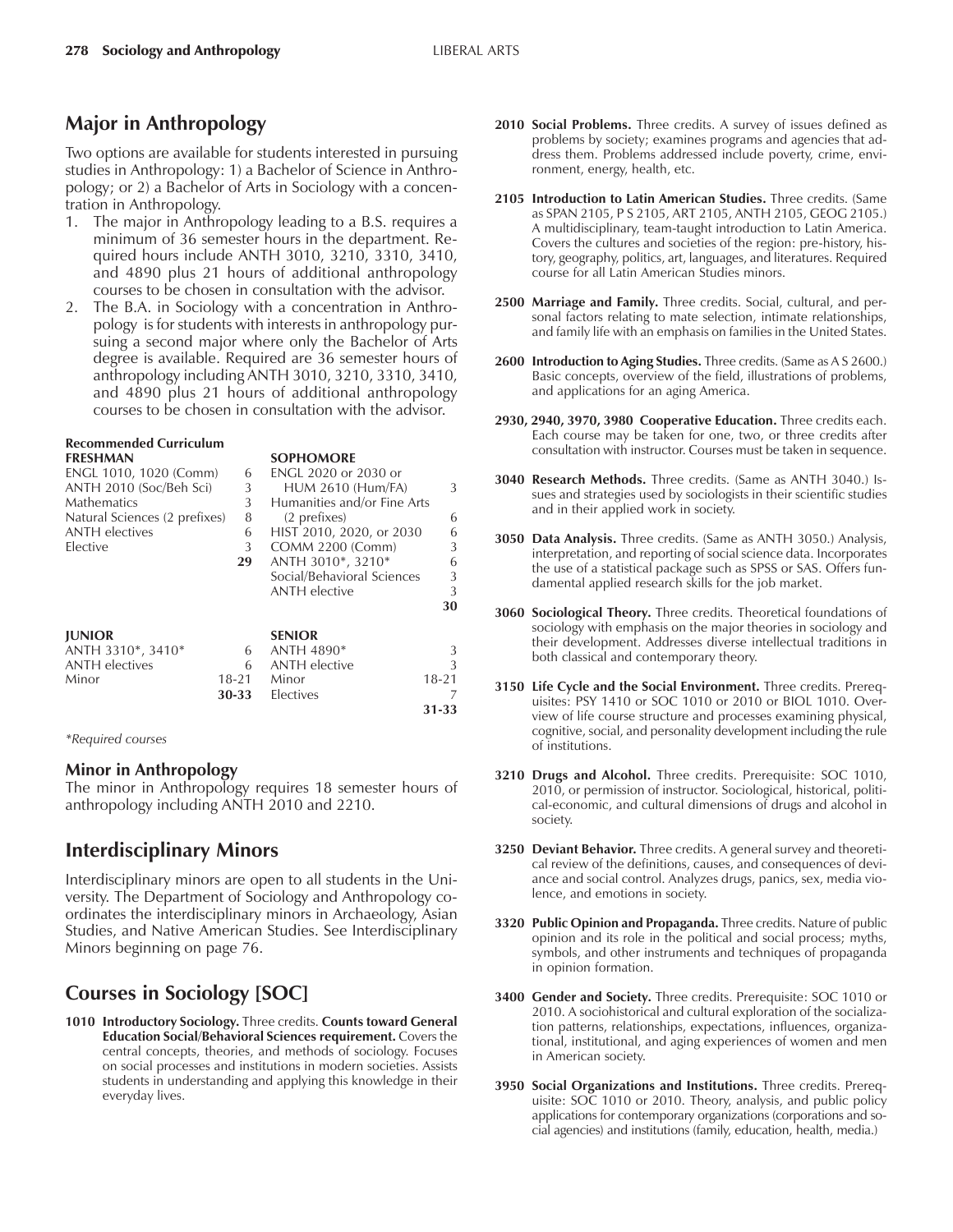- **4010 Social Inequality.** Three credits. The origins, variations, and consequences of class, status, and power in society. Individual and group economic interests, social prestige, ideology, market and institutional inequality.
- **4020 Sociology of Aging.** Three credits. Demographic, social, and cultural aspects of aging with particular emphasis on the types of problems encountered by older persons in American society.
- **4030 Topics in Aging Studies.** Three credits. (Same as A S 4030.) An opportunity to integrate gerontological theory and research techniques with the practical problems of older persons.
- **4040 Health Care Delivery Issues.** Three credits. An assessment of critical issues with special emphasis on policies, procedures, and intervention strategies in long-term care settings.
- **4050 Sociology of Families.** Three credits. Analysis of the family as a social institution with an emphasis on contemporary trends and diversity.
- **4090 Health Care Management.** Three credits. Details of the technical aspects of health care management with an emphasis on long-term care settings.
- **4100 Sociology of Work.** Three credits. Comparative analysis of work structure and processes in organizational contexts, including study of management and employee organizations and legal environments regarding workplace relations.
- **4140 Violence in the Family.** Three credits. (Same as CDFS 4140.) The causes, dynamics, and consequences of violence in the family. Includes a discussion of violence toward children, spouses, dating partners, siblings, and elders. Emphasizes the social conditions that lead to these types of violence.
- **4150 Topics in Sociology.** Three credits each. An in-depth study of a special topic which is significant in current sociological literature.
- **4160 Sociology of Gangs.** Three credits. Prerequisite: SOC 1010. History of gangs in the United States, the factors that account for their formation and perpetuation, and current empirical data on gang composition, demographics, and culture. Policy strategies for prevention, law enforcement, and nonlegal intervention assessed.
- **4170 The Social Context of Southern Music.** Three credits. A sociohistorical analysis of Southern music providing a framework for examining the relationship between culture and popular culture, the production of popular culture, and popular culture as a vehicle for examining social issues of the Southern region.
- **4200 African American Film, Theater, and Television Images.** Three credits. (Same as AA S 4200.) Prerequisite: SOC 1010 or PSY 1410. Survey of African-American film, theater, and television images in relation to social movements and social policy. Human behavior theory application and sociological paradigm application required.
- **4240 Race and Ethnic Relations.** Three credits. The dynamics of race and ethnic relations in the United States from a socio historic perspective.
- **4300 Criminology.** Three credits. Theories of the causes of criminal behavior and coverage of its development and incidence; punishment and methods of control and rehabilitation.
- **4360 Medical Sociology.** Three credits. Sociological analysis of health care delivery including problems, policies, and issues faced by recipients and providers of care. Focuses on the U.S., role theory, and demographics.
- **4500 Social Psychology.** Three credits. Individual behavior in social contexts and symbolic interaction in groups. Includes social influences on perception, conformity, attitudes, communication, group structure, leadership, and role behavior.
- **4510 Social Movements and Social Change.** Three credits. Study of the major sociological theories of revolutions, rebellions, civil wars, and protest movements of the past and present and their relationship to significant social changes.
- **4520 Population and Society.** Three credits. Prerequisites: SOC 1010 and 2010 or permission of instructor. Examination of world and U.S. population trends and the impact of social forces on such demographic variables as births, deaths, migration, age, sex, education, and marital status and how these impact social conditions.
- **4540 Juvenile Delinquency.** Three credits. Social factors related to delinquency including family, peer-group, school, and community. Includes juvenile justice system and its agents.
- **4550 Sociology of Religion.** Three credits. Religion as social process and institution. An ideological, structural, and functional analysis. Specific U.S. religions examined in detail.
- **4560 Organizational Structures and Processes.** Three credits. Analysis of structure and processes of change, organizational environments, modes of power, ideologies, forms of control and resistance including alternatives to bureaucracy.
- **4640 Health: Organizations, Policy, and Ethics.** Three credits. (Same as S W 4640.)
- **4660 Urban and Community Studies.** Three credits. Prerequisite: SOC 1010. Focuses on the concept of community as a core idea in the historical development of sociology, concentrating on theories and historical trends of urbanization and current urban problems and policies.
- **4790 Sport and Society.** Three credits. (Same as REC 4790.) Behavioral approach to sport and leisure from the related perspectives of sociology and anthropology.
- **4800 Special Projects.** One to six credits. (Same as A S 4800.) Field experiences or reading courses through which special interests or needs of the student may be pursued under individual supervision. No more than three hours may be used in the major. Arrangements must be made with an instructor prior to registration.
- **4900 Sociology Internship.** Three credits to six credits. Supervised independent study in which student is placed in an organization on a contractual basis as a means of applying the principles of his/her training in preparation for eventual employment. Arrangements should be made with the intern supervisor prior to registration.
- **4980 Senior Seminar in Sociology.** Three credits. Prerequisites: At least 18 hours of sociology, including SOC 1010, 3040, 3050, 3060, and senior standing. Integrates coursework in the major through coverage of theory and method, analysis of critical issues, and applications to modern society.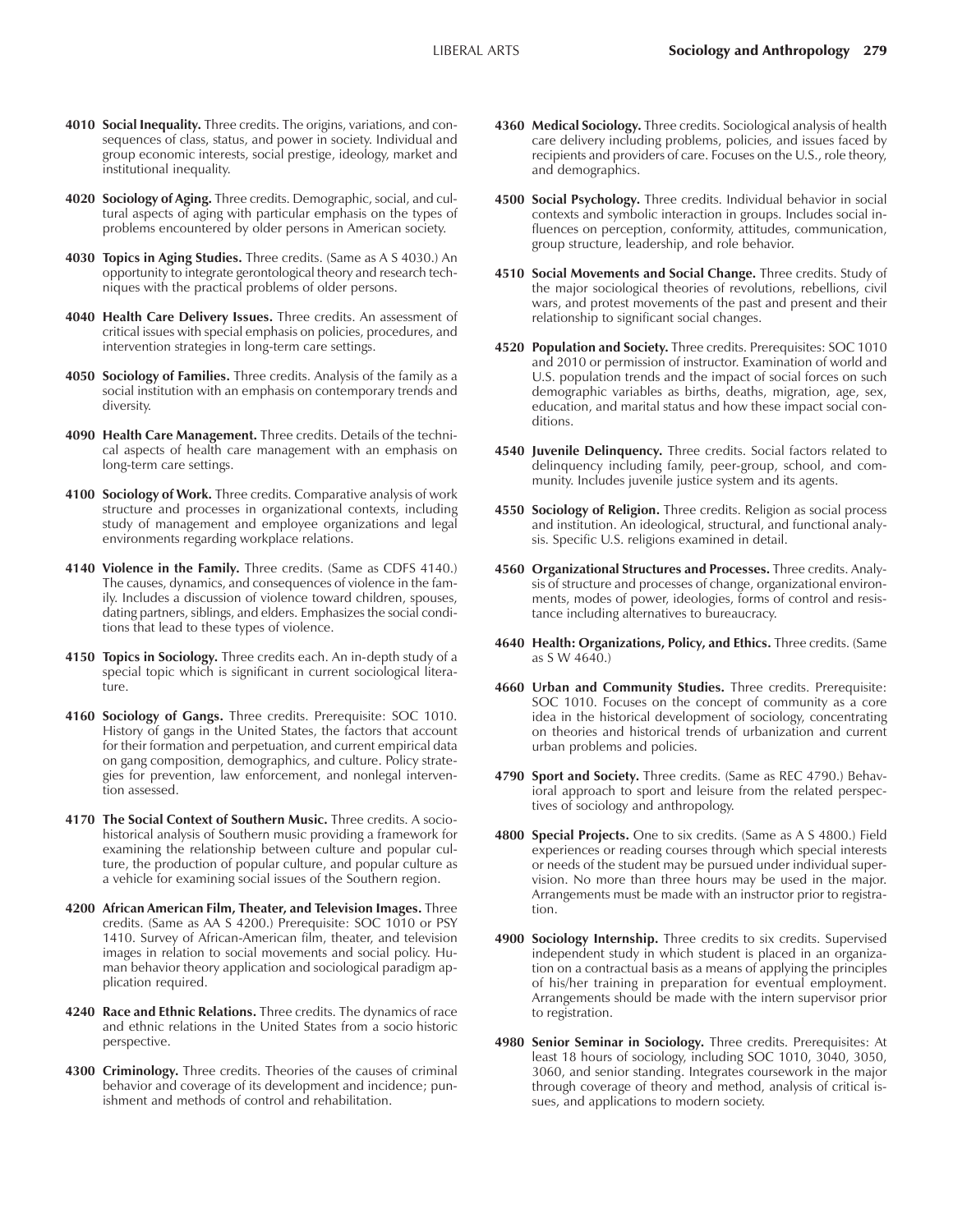## **Courses in Anthropology [ANTH]**

- **2010 Cultural Anthropology.** Three credits. **Counts toward General Education Social/Behavioral Sciences requirement.** A comparative examination of the cultural organization of human behavior in societies around the world. Practical applications and the importance of intercultural understanding stressed.
- **2105 Introduction to Latin American Studies.** Three credits. (Same as SPAN 2105, P S 2105, SOC 2105, ART 2105, GEOG 2105.) A multidisciplinary, team-taught introduction to Latin America. Covers the cultures and societies of the region: pre-history, history, geography, politics, art, languages, and literatures. Required course for all Latin American Studies minors.
- **2210 Introduction to World Prehistory.** Three credits. Cultural change over the past four million years as interpreted through archaeology. The development of hunting and gathering through the origins of agriculture and the appearance of the world's first civilizations. Counts toward General Education Humanities/Fine Arts requirement.
- **2230 Tennessee Archaeology.** Three credits. Archaeology of prehistoric and historic Tennessee. Based on archaeological research; presents an overview of human occupation in Tennessee with emphasis on local sites.
- **2240 Sunken Continents, Lost Tribes, and Ancient Astronauts.** Three credits. Critical examination of popular theories of prehistory including Atlantis, Bigfoot, extraterrestrial visitors, and others with a focus on the nature of the scientific method.
- **2740 Magic, Witchcraft, and Religion.** Three credits. Symbolic and ritual expression in indigenous and urban societies from an anthropological perspective including interpretations of myth, religious healing, cults, taboo, witchcraft, sorcery, and religious specialists and non-specialists.
- **3010 Ethnology.** Three credits. Examines different approaches in anthropology to the study of contemporary world cultures. For upper-division anthropology majors and minors. Addresses various theoretical approaches in the study of culture, use of ethnographic methods, ethical role of the anthropologist in research, and current issues in ethnology. Readings will focus on ethnographies from around the world.
- **3040 Research Methods.** Three credits. (Same as SOC 3040.) Issues and strategies in the scientific study of social phenomena.
- **3050 Data Analysis.** Three credits. (Same as SOC 3050.) Data analysis and interpretation.
- **3210 Archaeology.** Three credits. Introduces methods used to study the nature and development of prehistoric societies. Approaches to survey, excavation, analysis, and interpretation explored through lectures, case studies, and problem assignments.
- **3240 Ancient Civilizations.** Three credits. Prerequisite: 3 hours of anthropology. Comparative study of archaeological evidence on the origins, development, and collapse of the early civilizations of the world. The transformation of human societies from the first settled villages to urban states in Mesopotamia, Egypt, India, Central Asia, Mesoamerica, and Peru.
- **3310 Human Origins.** Three credits. The origin and development of human life, its primate roots, ecology, and diversity.
- **3410 Linguistic Anthropology.** Three credits. Language in its anthropological contexts with a focus on language as one element of culture, including how a language fits into the cultural system, how language is distinguished from other components of culture, how culture and language interrelate, and what techniques and methods can be used to infer nonlinguistic facts from linguistic material.
- **3510 Peoples and Cultures of Asia.** Three credits. The diverse peoples and cultures of Asia and the Pacific Rim. History, sociocultural system, and contemporary issues and impacts resulting from globalization from an anthropological perspective.
- **3511 Peoples and Cultures of Oceania.** Three credits. The diverse peoples and cultures of Oceania. History, sociocultural system, and contemporary issues and impacts resulting from globalization from an anthropological perspective.
- **3512 Peoples and Cultures of South America.** Three credits. The diverse peoples and cultures of South America. History, sociocultural system, and contemporary issues and impacts resulting from globalization from an anthropological perspective.
- **3513 Peoples and Cultures of Mexico and Central America.** Three credits. The diverse peoples and cultures of Mexico and Central America. History, sociocultural system, and contemporary issues and impacts resulting from globalization from an anthropological perspective.
- **3514 Peoples and Cultures of Africa.** Three credits. (Same as AAS 3514.) The diverse peoples and cultures of Africa. History, sociocultural system, and contemporary issues and impacts resulting from globalization from an anthropological perspective.
- **3515 Peoples and Cultures of Native North America.** Three credits. The diverse peoples and cultures of Native North America (often called American Indians or Native Americans). History, sociocultural system, and contemporary issues and impacts resulting from globalization from an anthropological perspective.
- **3516 Peoples and Cultures of Europe.** Three credits. The diverse peoples and cultures of Europe. History, sociocultural system, and contemporary issues and impacts resulting from globalization from an anthropological perspective.
- **3520 North American Prehistoric Archaeology.** Three credits. A comprehensive presentation including archaeological findings concerning the initial settlement of North America some 14,000 years ago; the origins, adaptations, and development of major North American cultural traditions through European contact and colonization; and the major theoretical contributions of North American archaeology.
- **3521 Mesoamerican Archaeology.** Three credits. Prerequisite: 3 hours anthropology. Archaeology of Mesoamerica to include the findings of archaeology of the initial settlement of Mesoamerica; the origins, adaptations, and development of major prehistoric Mesoamerican cultural traditions such as the Olmec, Maya, and Aztec; and the major theoretical contributions of Mesoamerican archaeology.
- **3610 Archaeological Methods.** Three credits. Prerequisite: ANTH 3210 or permission of instructor. Methods of identifying, excavating, recording, analyzing, reporting, and interpreting archaeological sites. Focus on technical aspects of archaeological research, including a substantial component of classroom simulations of the practical applications of these methodologies.